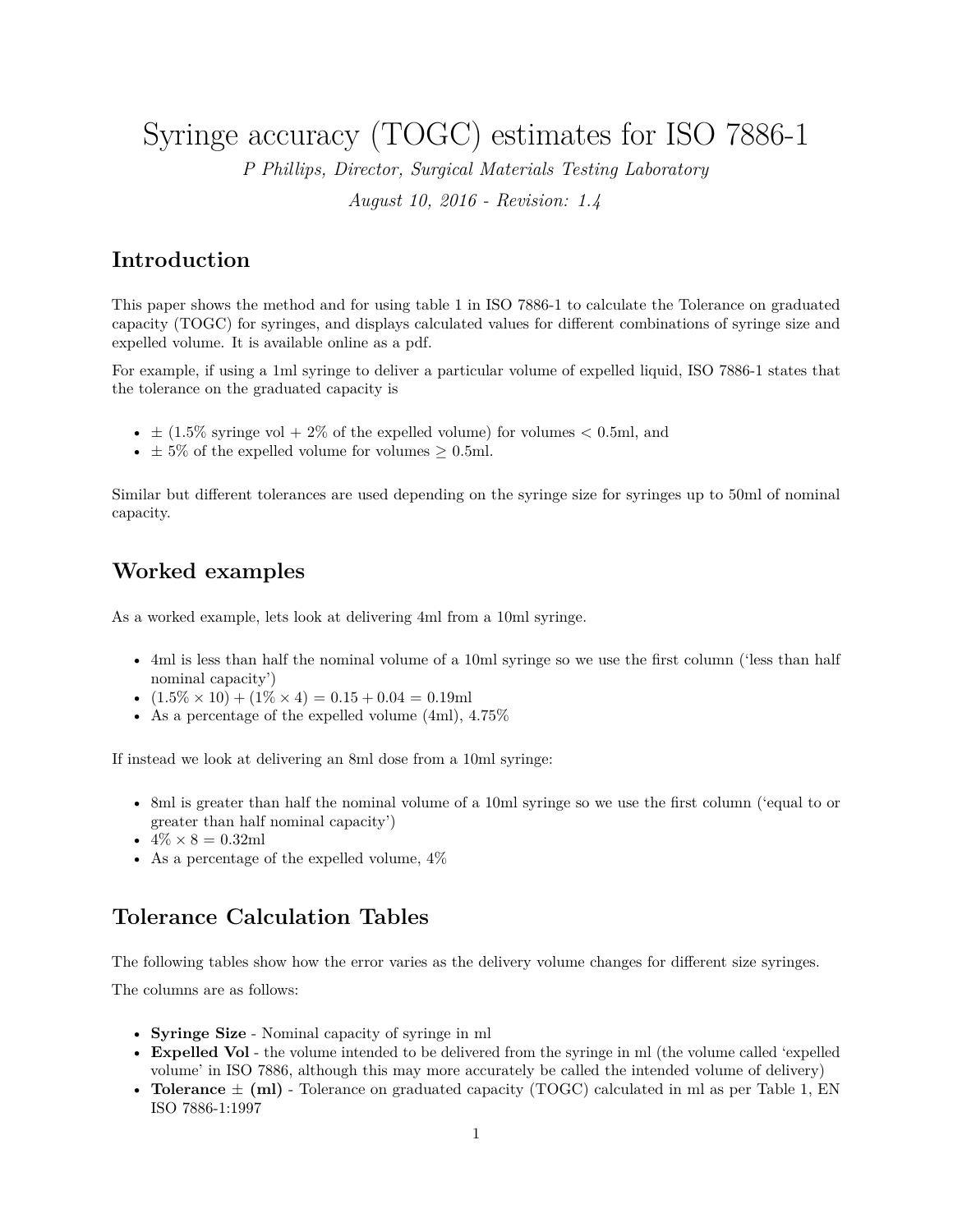• **Tolerance**  $\pm$  (%) - Tolerance on graduated capacity calculated as a % of the Expelled Vol as per Table 1, EN ISO 7886-1:1997

The tables have been generated with the 'R<sup>'[1](#page-1-0)</sup> language using 'R Markdown'<sup>[2](#page-1-1)</sup>. This document and the original Rmarkdown code are available from the SMTL website<sup>[3](#page-1-2)</sup>.

<span id="page-1-1"></span><span id="page-1-0"></span><sup>1</sup>[https://en.wikipedia.org/wiki/R\\_\(programming\\_language\)](https://en.wikipedia.org/wiki/R_(programming_language)) <sup>2</sup><http://rmarkdown.rstudio.com/>

<span id="page-1-2"></span><sup>3</sup><http://smtl.co.uk/pete-phillips/224-togc-from-iso-7886-1.html> August 10, 2016 2 Revision: 1.4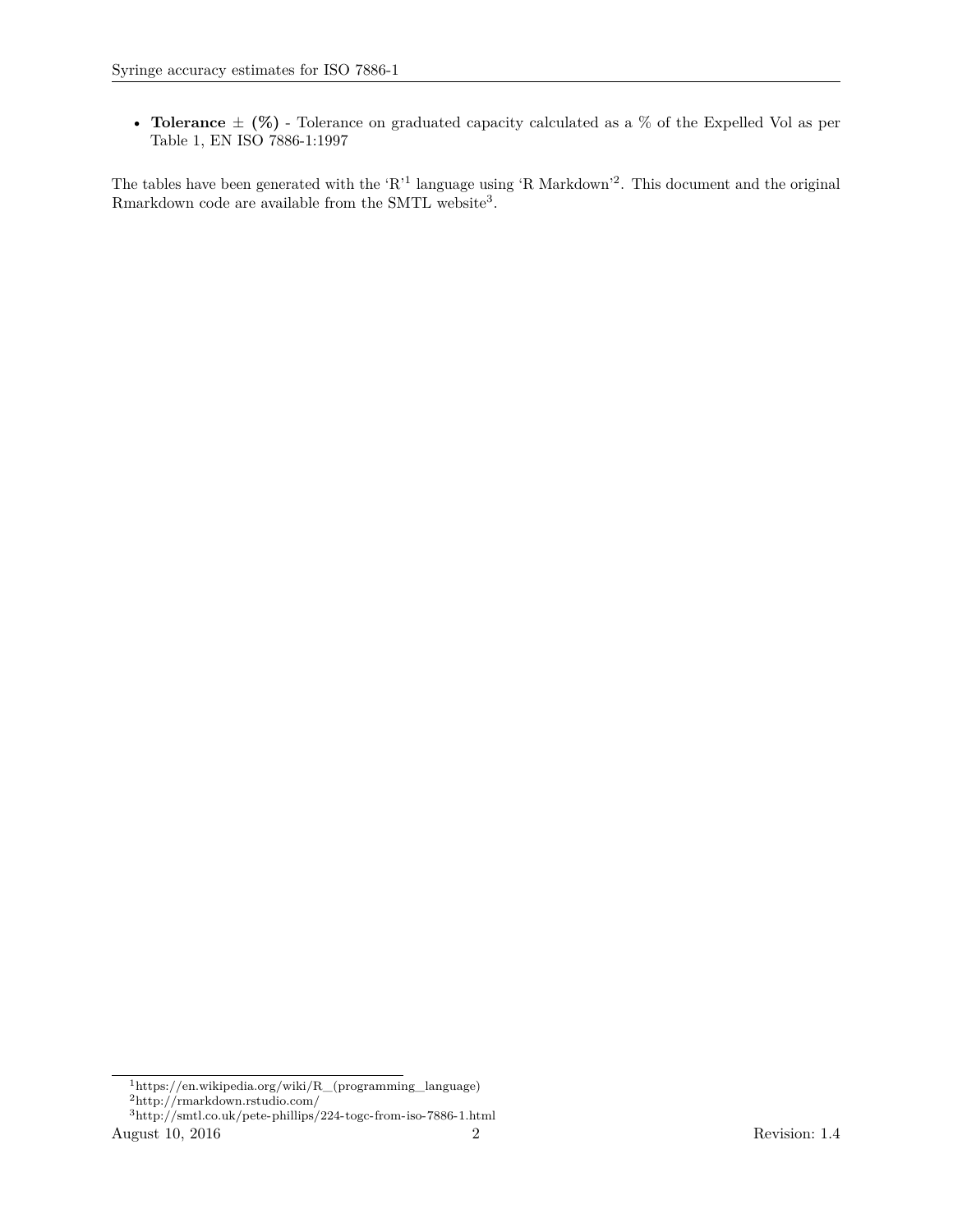| Syringe Size |      | Expelled Vol Tolerance $\pm$ (ml) | Tolerance $\pm$ (%) |
|--------------|------|-----------------------------------|---------------------|
|              | 0.10 | 0.017                             | 17.00               |
|              | 0.20 | 0.019                             | 9.50                |
|              | 0.30 | 0.021                             | 7.00                |
|              | 0.40 | 0.023                             | 5.75                |
|              | 0.50 | 0.025                             | 5.00                |
|              | 0.60 | 0.030                             | 5.00                |
|              | 0.70 | 0.035                             | 5.00                |
|              | 0.80 | 0.040                             | 5.00                |
|              | 0.90 | 0.045                             | 5.00                |
|              | 1.00 | 0.050                             | 5.00                |

Table 1: Syringe Accuracy Vol - Syringe Size = 1 ml

| Syringe Size   | Expelled Vol | Tolerance $\pm$ (ml) | Tolerance $\pm$ (%) |
|----------------|--------------|----------------------|---------------------|
| $\overline{2}$ | 0.10         | 0.032                | 32.00               |
| $\overline{2}$ | 0.20         | 0.034                | 17.00               |
| $\overline{2}$ | 0.30         | 0.036                | 12.00               |
| $\overline{2}$ | 0.40         | 0.038                | 9.50                |
| $\overline{2}$ | 0.50         | 0.040                | 8.00                |
| $\overline{2}$ | 0.60         | 0.042                | 7.00                |
| $\overline{2}$ | 0.70         | 0.044                | 6.29                |
| $\overline{2}$ | 0.80         | 0.046                | 5.75                |
| $\overline{2}$ | 0.90         | 0.048                | 5.33                |
| $\overline{2}$ | 1.00         | 0.050                | 5.00                |
| $\overline{2}$ | 1.10         | 0.055                | 5.00                |
| $\overline{2}$ | 1.20         | 0.060                | 5.00                |
| $\overline{2}$ | 1.30         | 0.065                | 5.00                |
| $\overline{2}$ | 1.40         | 0.070                | 5.00                |
| $\overline{2}$ | 1.50         | 0.075                | 5.00                |
| $\overline{2}$ | 1.60         | 0.080                | 5.00                |
| $\overline{2}$ | 1.70         | 0.085                | 5.00                |
| $\overline{2}$ | 1.80         | 0.090                | 5.00                |
| $\overline{2}$ | 1.90         | 0.095                | 5.00                |
| $\overline{2}$ | 2.00         | 0.100                | 5.00                |

Table 2: Syringe Accuracy Vol - Syringe Size = 2 ml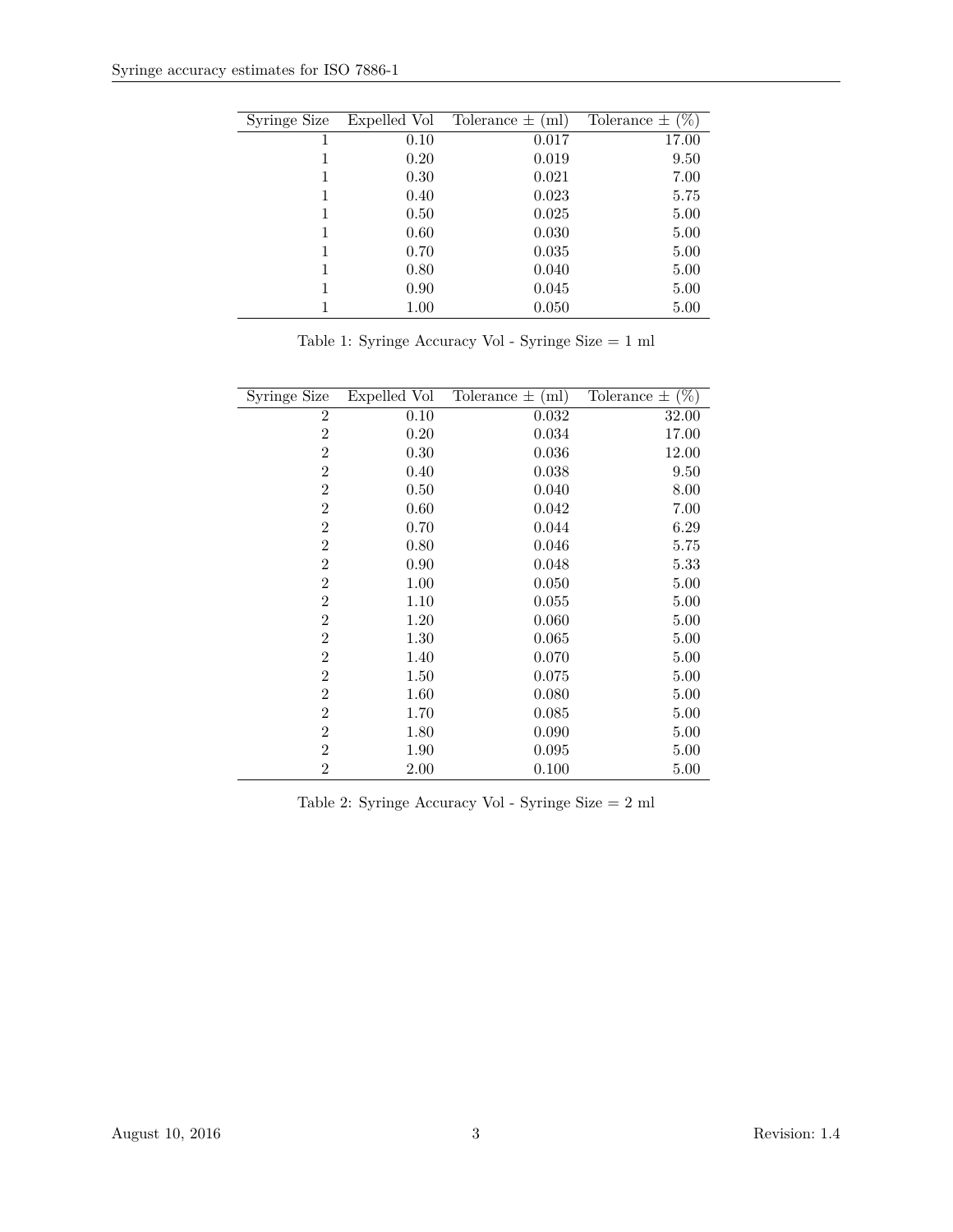| <b>Syringe Size</b> | Expelled Vol | (ml)<br>Tolerance $\pm$ | $(\%)$<br>Tolerance $\pm$ |
|---------------------|--------------|-------------------------|---------------------------|
| $\overline{3}$      | 0.10         | 0.047                   | 47.00                     |
| 3                   | 0.20         | 0.049                   | 24.50                     |
| 3                   | 0.30         | 0.051                   | 17.00                     |
| 3                   | 0.40         | 0.053                   | 13.25                     |
| 3                   | 0.50         | 0.055                   | 11.00                     |
| 3                   | 0.60         | $0.057\,$               | 9.50                      |
| 3                   | 0.70         | 0.059                   | 8.43                      |
| 3                   | 0.80         | 0.061                   | 7.62                      |
| 3                   | 0.90         | 0.063                   | 7.00                      |
| 3                   | 1.00         | 0.065                   | 6.50                      |
| 3                   | 1.10         | 0.067                   | 6.09                      |
| 3                   | 1.20         | 0.069                   | 5.75                      |
| 3                   | 1.30         | 0.071                   | 5.46                      |
| 3                   | 1.40         | 0.073                   | 5.21                      |
| 3                   | 1.50         | 0.075                   | 5.00                      |
| 3                   | 1.60         | 0.080                   | 5.00                      |
| 3                   | 1.70         | 0.085                   | 5.00                      |
| 3                   | 1.80         | 0.090                   | 5.00                      |
| 3                   | 1.90         | 0.095                   | 5.00                      |
| 3                   | 2.00         | 0.100                   | 5.00                      |
| 3                   | 2.10         | 0.105                   | 5.00                      |
| 3                   | 2.20         | 0.110                   | 5.00                      |
| 3                   | 2.30         | 0.115                   | 5.00                      |
| 3                   | 2.40         | 0.120                   | 5.00                      |
| 3                   | 2.50         | 0.125                   | 5.00                      |
| 3                   | 2.60         | 0.130                   | 5.00                      |
| 3                   | 2.70         | 0.135                   | 5.00                      |
| 3                   | 2.80         | 0.140                   | 5.00                      |
| 3                   | 2.90         | 0.145                   | $5.00\,$                  |
| 3                   | 3.00         | 0.150                   | 5.00                      |

| Table 3: Syringe Accuracy Vol - Syringe Size $=$ 3 ml |  |  |  |  |
|-------------------------------------------------------|--|--|--|--|
|-------------------------------------------------------|--|--|--|--|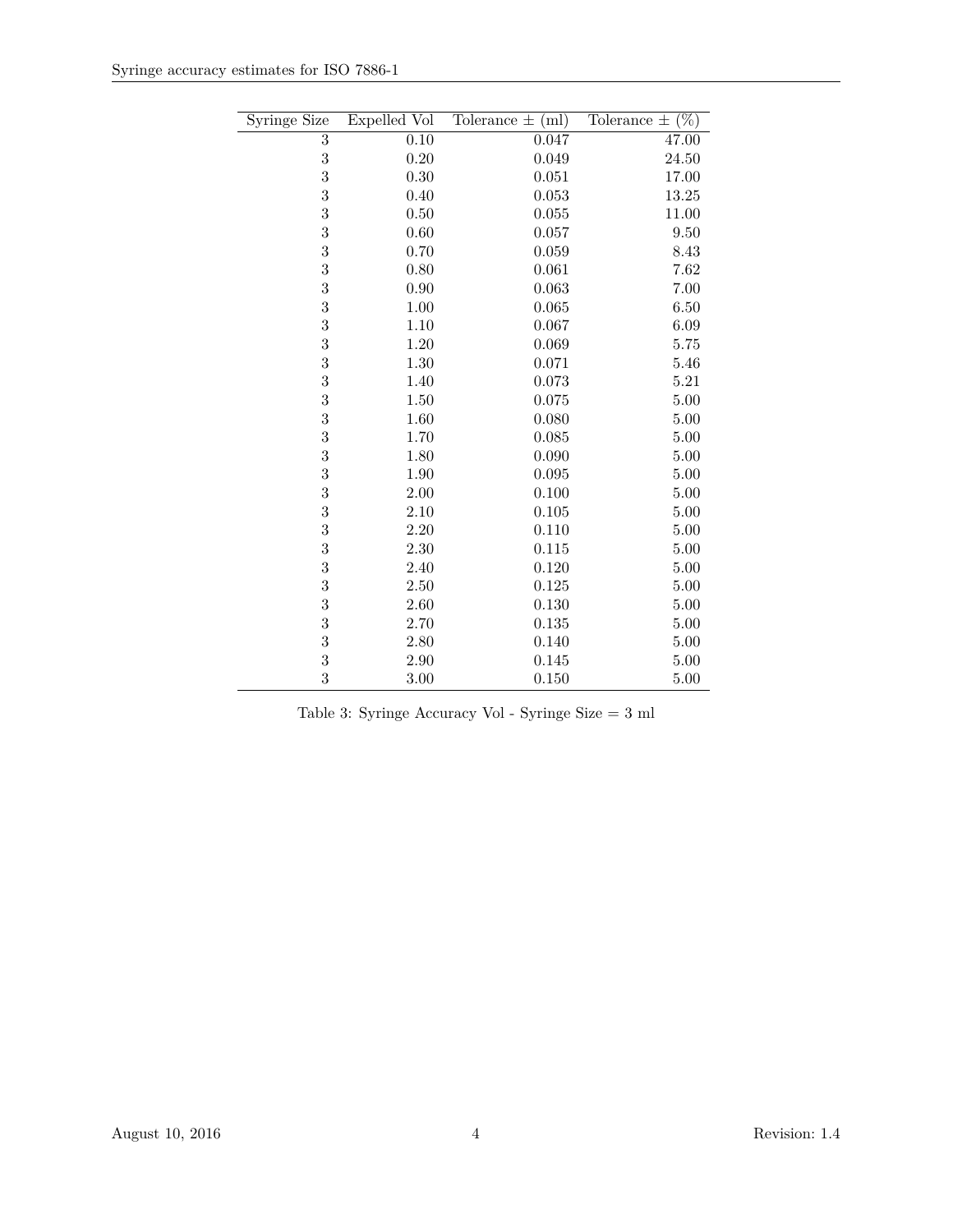| <b>Syringe Size</b> | Expelled Vol | (ml)<br>Tolerance $\pm$ | $(\%)$<br>Tolerance $\pm$ |
|---------------------|--------------|-------------------------|---------------------------|
| $\overline{5}$      | 0.10         | 0.076                   | 76.00                     |
| $\overline{5}$      | 0.20         | 0.077                   | 38.50                     |
| $\bf 5$             | 0.30         | 0.078                   | 26.00                     |
| $\overline{5}$      | 0.40         | 0.079                   | 19.75                     |
| $\overline{5}$      | 0.50         | 0.080                   | 16.00                     |
| $\overline{5}$      | $0.60\,$     | 0.081                   | 13.50                     |
| $\overline{5}$      | 0.70         | 0.082                   | 11.71                     |
| $\bf 5$             | 0.80         | 0.083                   | 10.37                     |
| $\bf 5$             | 0.90         | 0.084                   | 9.33                      |
| $\bf 5$             | 1.00         | 0.085                   | 8.50                      |
| $\bf 5$             | 1.10         | 0.086                   | 7.82                      |
| $\bf 5$             | 1.20         | 0.087                   | 7.25                      |
| $\overline{5}$      | $1.30\,$     | 0.088                   | 6.77                      |
| $\overline{5}$      | 1.40         | 0.089                   | 6.36                      |
| $\overline{5}$      | 1.50         | 0.090                   | 6.00                      |
| $\bf 5$             | 1.60         | 0.091                   | 5.69                      |
| $\bf 5$             | 1.70         | 0.092                   | 5.41                      |
| $\bf 5$             | 1.80         | 0.093                   | 5.17                      |
| $\bf 5$             | 1.90         | 0.094                   | 4.95                      |
| $\bf 5$             | 2.00         | 0.095                   | 4.75                      |
| $\overline{5}$      | 2.10         | 0.096                   | 4.57                      |
| $\overline{5}$      | $2.20\,$     | 0.097                   | 4.41                      |
| $\overline{5}$      | 2.30         | 0.098                   | 4.26                      |
| $\bf 5$             | 2.40         | 0.099                   | 4.12                      |
| $\bf 5$             | 2.50         | 0.100                   | 4.00                      |
| $\bf 5$             | 2.60         | 0.104                   | 4.00                      |
| $\bf 5$             | 2.70         | 0.108                   | 4.00                      |
| $\bf 5$             | 2.80         | 0.112                   | 4.00                      |
| $\bf 5$             | $2.90\,$     | 0.116                   | 4.00                      |
| $\overline{5}$      | $3.00\,$     | 0.120                   | 4.00                      |
| $\bf 5$             | 3.50         | 0.140                   | 4.00                      |
| $\bf 5$             | 4.00         | 0.160                   | 4.00                      |
| $\bf 5$             | 4.50         | 0.180                   | 4.00                      |
| $\overline{5}$      | 5.00         | 0.200                   | 4.00                      |

Table 4: Syringe Accuracy Vol - Syringe Size = 5 ml

 $\overline{\phantom{0}}$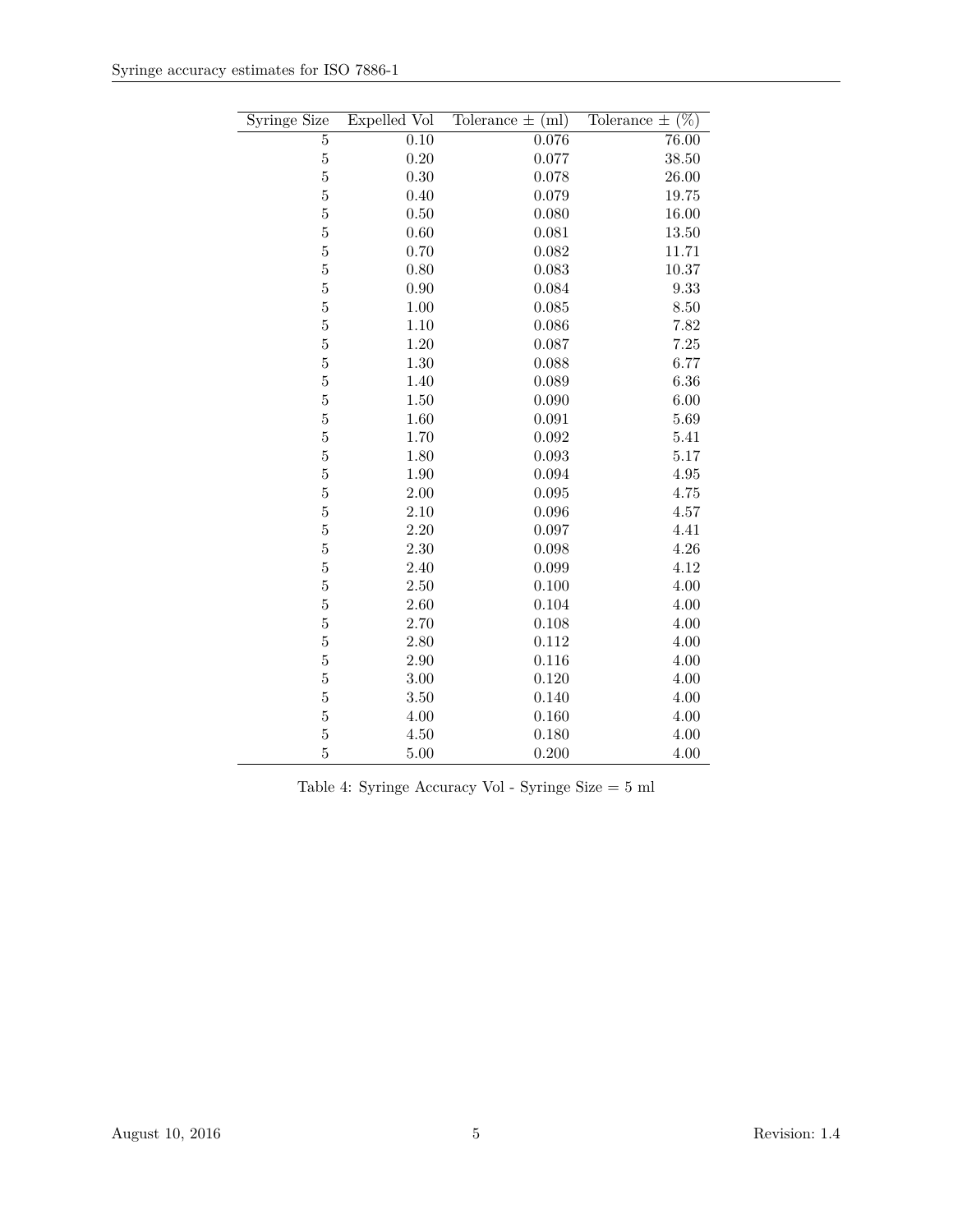| <b>Syringe Size</b> | Expelled Vol      | Tolerance $\pm$ (ml) | Tolerance $\pm$ (%) |
|---------------------|-------------------|----------------------|---------------------|
| $\overline{6}$      | $\overline{0.10}$ | 0.091                | 91.00               |
| $\boldsymbol{6}$    | 0.20              | 0.092                | 46.00               |
| $\boldsymbol{6}$    | 0.30              | 0.093                | 31.00               |
| $\boldsymbol{6}$    | 0.40              | 0.094                | 23.50               |
| $\boldsymbol{6}$    | 0.50              | 0.095                | 19.00               |
| $\boldsymbol{6}$    | 0.60              | 0.096                | 16.00               |
| $\overline{6}$      | 0.70              | 0.097                | 13.86               |
| $\overline{6}$      | 0.80              | 0.098                | 12.25               |
| 6                   | 0.90              | 0.099                | 11.00               |
| 6                   | 1.00              | 0.100                | 10.00               |
| $\overline{6}$      | 1.10              | 0.101                | 9.18                |
| $\boldsymbol{6}$    | 1.20              | 0.102                | 8.50                |
| $\,$ 6 $\,$         | 1.30              | 0.103                | 7.92                |
| $\boldsymbol{6}$    | 1.40              | 0.104                | 7.43                |
| $\boldsymbol{6}$    | 1.50              | 0.105                | 7.00                |
| $\overline{6}$      | 1.60              | 0.106                | 6.62                |
| $\boldsymbol{6}$    | 1.70              | 0.107                | 6.29                |
| $\overline{6}$      | 1.80              | 0.108                | 6.00                |
| $\overline{6}$      | 1.90              | 0.109                | 5.74                |
| 6                   | 2.00              | 0.110                | 5.50                |
| $\overline{6}$      | 2.10              | 0.111                | $5.29\,$            |
| $\overline{6}$      | $2.20\,$          | 0.112                | 5.09                |
| $\boldsymbol{6}$    | 2.30              | 0.113                | 4.91                |
| $\overline{6}$      | 2.40              | 0.114                | 4.75                |
| $\overline{6}$      | 2.50              | 0.115                | 4.60                |
| $\boldsymbol{6}$    | $2.60\,$          | 0.116                | 4.46                |
| 6                   | 2.70              | 0.117                | 4.33                |
| $\boldsymbol{6}$    | 2.80              | 0.118                | 4.21                |
| 6                   | 2.90              | 0.119                | 4.10                |
| $\overline{6}$      | $3.00\,$          | 0.120                | 4.00                |
| 6                   | 2.50              | 0.115                | 4.60                |
| $\boldsymbol{6}$    | 3.00              | 0.120                | 4.00                |
| $\boldsymbol{6}$    | 3.50              | 0.140                | 4.00                |
| $\boldsymbol{6}$    | 4.00              | 0.160                | 4.00                |
| $\overline{6}$      | 4.50              | 0.180                | 4.00                |
| $\boldsymbol{6}$    | $5.00\,$          | 0.200                | 4.00                |
| $\boldsymbol{6}$    | $5.50\,$          | 0.220                | 4.00                |
| $\overline{6}$      | 6.00              | 0.240                | 4.00                |

Table 5: Syringe Accuracy Vol - Syringe Size = 6 ml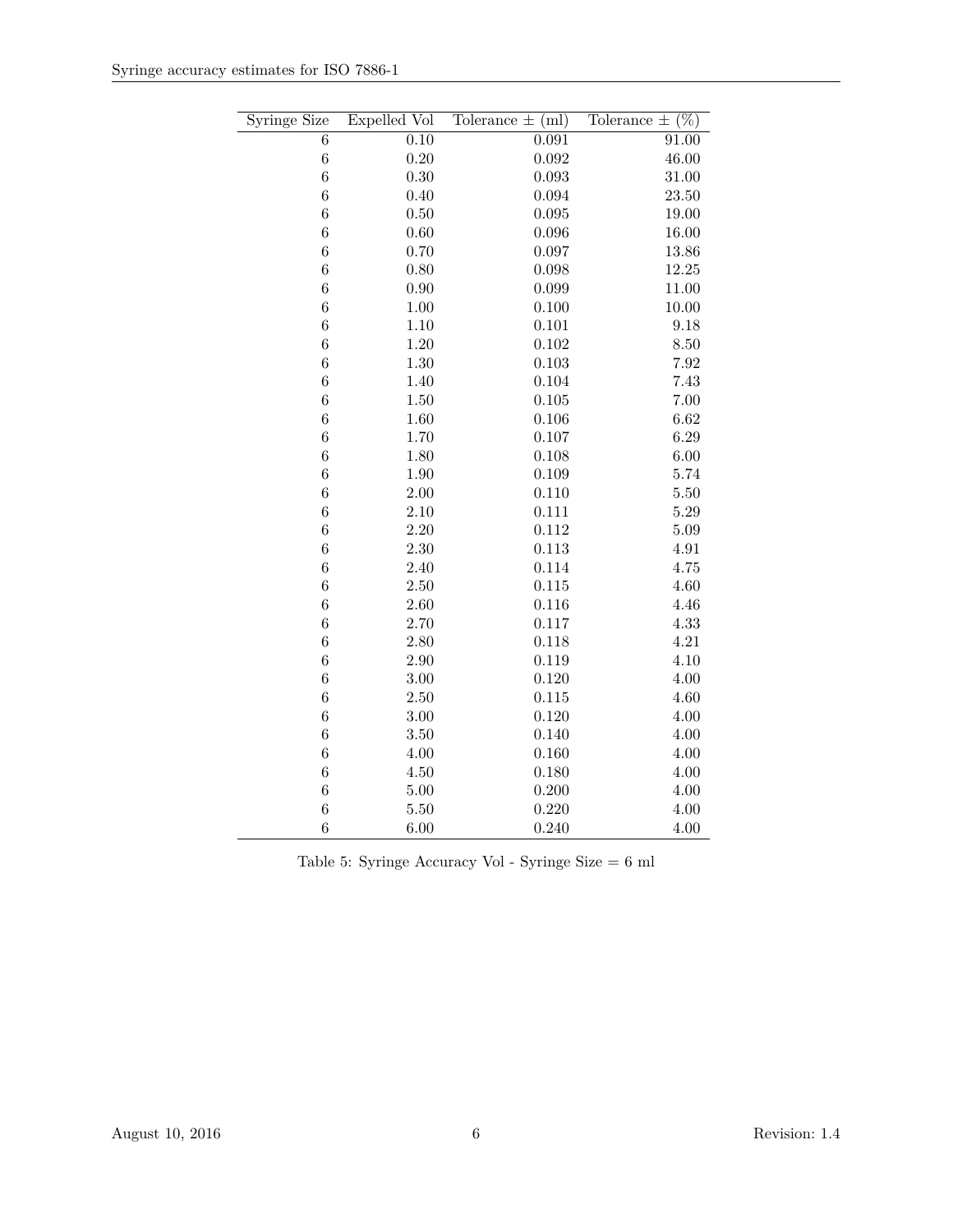| Syringe Size | Expelled Vol | Tolerance $\pm$ (ml) | $\overline{(\%)}$<br>Tolerance $\pm$ |
|--------------|--------------|----------------------|--------------------------------------|
| 10           | 0.10         | 0.151                | 151.00                               |
|              |              |                      |                                      |
| 10           | 0.20         | 0.152                | 76.00                                |
| 10           | 0.30         | 0.153                | 51.00                                |
| 10           | 0.40         | 0.154                | 38.50                                |
| 10           | 0.50         | 0.155                | $31.00\,$                            |
| 10           | 0.60         | 0.156                | 26.00                                |
| 10           | 0.70         | 0.157                | 22.43                                |
| 10           | 0.80         | 0.158                | 19.75                                |
| 10           | 0.90         | 0.159                | 17.67                                |
| 10           | 1.00         | 0.160                | 16.00                                |
| 10           | 1.50         | 0.165                | 11.00                                |
| 10           | 2.00         | 0.170                | 8.50                                 |
| 10           | 2.50         | 0.175                | 7.00                                 |
| 10           | 3.00         | 0.180                | 6.00                                 |
| 10           | 3.50         | 0.185                | 5.29                                 |
| 10           | 4.00         | 0.190                | 4.75                                 |
| $10\,$       | 4.50         | 0.195                | 4.33                                 |
| 10           | 5.00         | 0.200                | 4.00                                 |
| 10           | 5.50         | 0.220                | 4.00                                 |
| 10           | 6.00         | 0.240                | 4.00                                 |
| 10           | 6.50         | 0.260                | 4.00                                 |
| 10           | 7.00         | 0.280                | 4.00                                 |
| 10           | 7.50         | 0.300                | 4.00                                 |
| 10           | 8.00         | 0.320                | 4.00                                 |
| 10           | 8.50         | 0.340                | 4.00                                 |
| 10           | 9.00         | 0.360                | 4.00                                 |
| 10           | 9.50         | 0.380                | 4.00                                 |
| 10           | 10.00        | 0.400                | 4.00                                 |

Table 6: Syringe Accuracy Vol - Syringe Size = 10 ml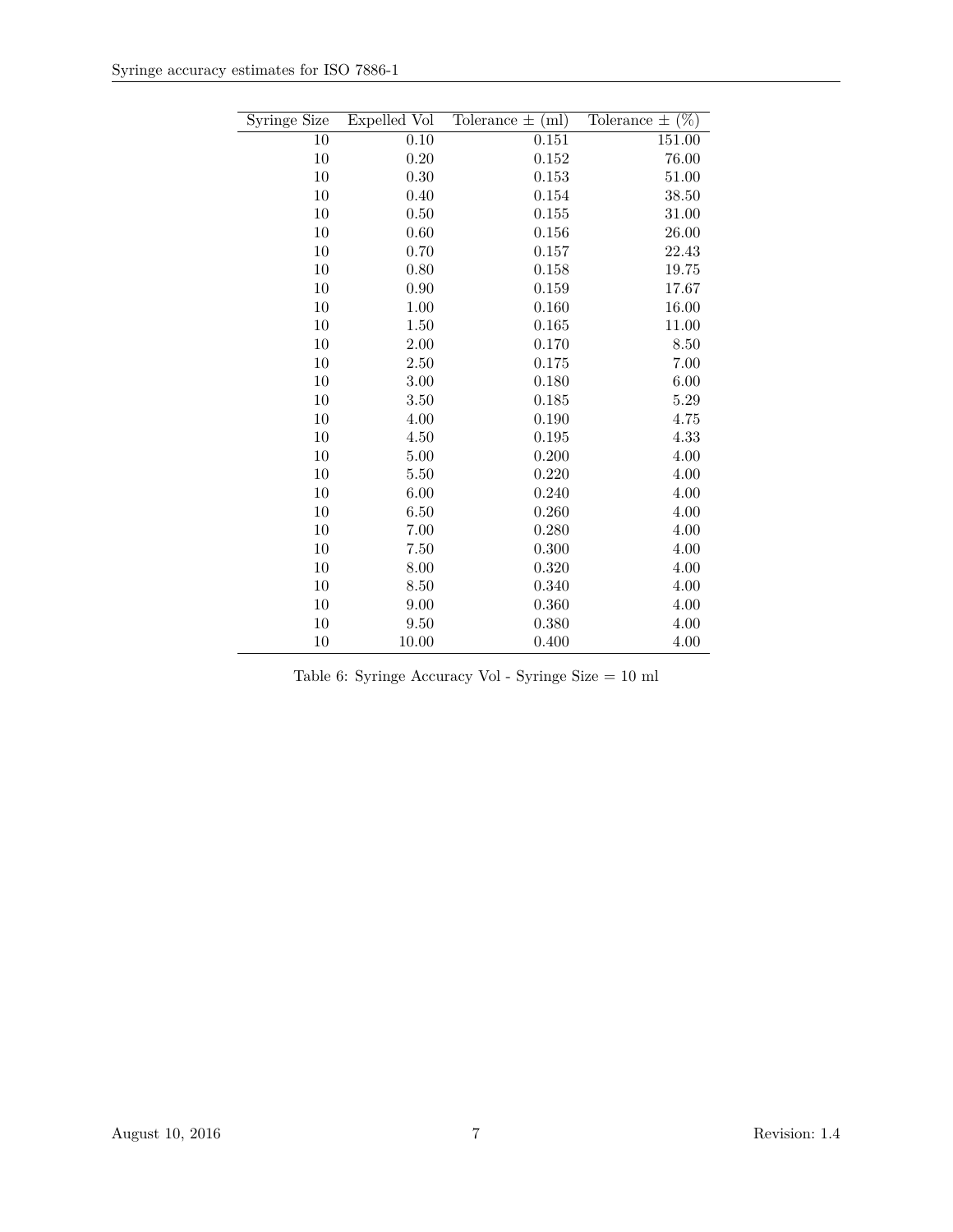| <b>Syringe Size</b> | Expelled Vol | Tolerance $\pm$ (ml) | $(\%)$<br>Tolerance $\pm$ |
|---------------------|--------------|----------------------|---------------------------|
| <b>20</b>           | 0.10         | 0.301                | 301.00                    |
| $20\,$              | 0.20         | 0.302                | 151.00                    |
| $20\,$              | 0.30         | 0.303                | 101.00                    |
| 20                  | 0.40         | 0.304                | 76.00                     |
| $20\,$              | 0.50         | 0.305                | 61.00                     |
| 20                  | 0.60         | 0.306                | 51.00                     |
| 20                  | 0.70         | 0.307                | 43.86                     |
| $20\,$              | 0.80         | 0.308                | 38.50                     |
| $20\,$              | 0.90         | 0.309                | 34.33                     |
| 20                  | 1.00         | 0.310                | 31.00                     |
| 20                  | 1.50         | 0.315                | 21.00                     |
| 20                  | 2.00         | 0.320                | 16.00                     |
| 20                  | 2.50         | 0.325                | 13.00                     |
| $20\,$              | 3.00         | 0.330                | 11.00                     |
| 20                  | 3.50         | 0.335                | 9.57                      |
| 20                  | 4.00         | 0.340                | 8.50                      |
| 20                  | 4.50         | 0.345                | 7.67                      |
| 20                  | 5.00         | 0.350                | 7.00                      |
| 20                  | 5.50         | 0.355                | 6.45                      |
| 20                  | 6.00         | 0.360                | 6.00                      |
| 20                  | 6.50         | 0.365                | 5.62                      |
| 20                  | 7.00         | 0.370                | 5.29                      |
| 20                  | 7.50         | 0.375                | 5.00                      |
| 20                  | 8.00         | 0.380                | 4.75                      |
| $20\,$              | 8.50         | 0.385                | 4.53                      |
| 20                  | 9.00         | 0.390                | 4.33                      |
| 20                  | 9.50         | 0.395                | 4.16                      |
| 20                  | 10.00        | 0.400                | 4.00                      |
| $20\,$              | 10.50        | 0.420                | 4.00                      |
| $20\,$              | 11.00        | 0.440                | 4.00                      |
| 20                  | 11.50        | 0.460                | 4.00                      |
| 20                  | 12.00        | 0.480                | 4.00                      |
| $20\,$              | 12.50        | 0.500                | 4.00                      |
| $20\,$              | 13.00        | 0.520                | 4.00                      |
| $20\,$              | 13.50        | 0.540                | 4.00                      |
| 20                  | 14.00        | 0.560                | 4.00                      |
| <b>20</b>           | 14.50        | 0.580                | 4.00                      |
| $20\,$              | 15.00        | 0.600                | 4.00                      |
| $20\,$              | 15.50        | 0.620                | 4.00                      |
| $20\,$              | 16.00        | 0.640                | 4.00                      |
| $20\,$              | 16.50        | 0.660                | 4.00                      |
| $20\,$              | 17.00        | 0.680                | 4.00                      |
| $20\,$              | 17.50        | 0.700                | 4.00                      |
| $20\,$              | 18.00        | 0.720                | 4.00                      |
| $20\,$              | 18.50        | 0.740                | 4.00                      |
| $20\,$              | 19.00        | 0.760                | 4.00                      |
| $20\,$              | 19.50        | 0.780                | 4.00                      |
| 20                  | 20.00        | 0.800                | 4.00                      |

Table 7: Syringe Accuracy Vol - Syringe Size = 20 ml